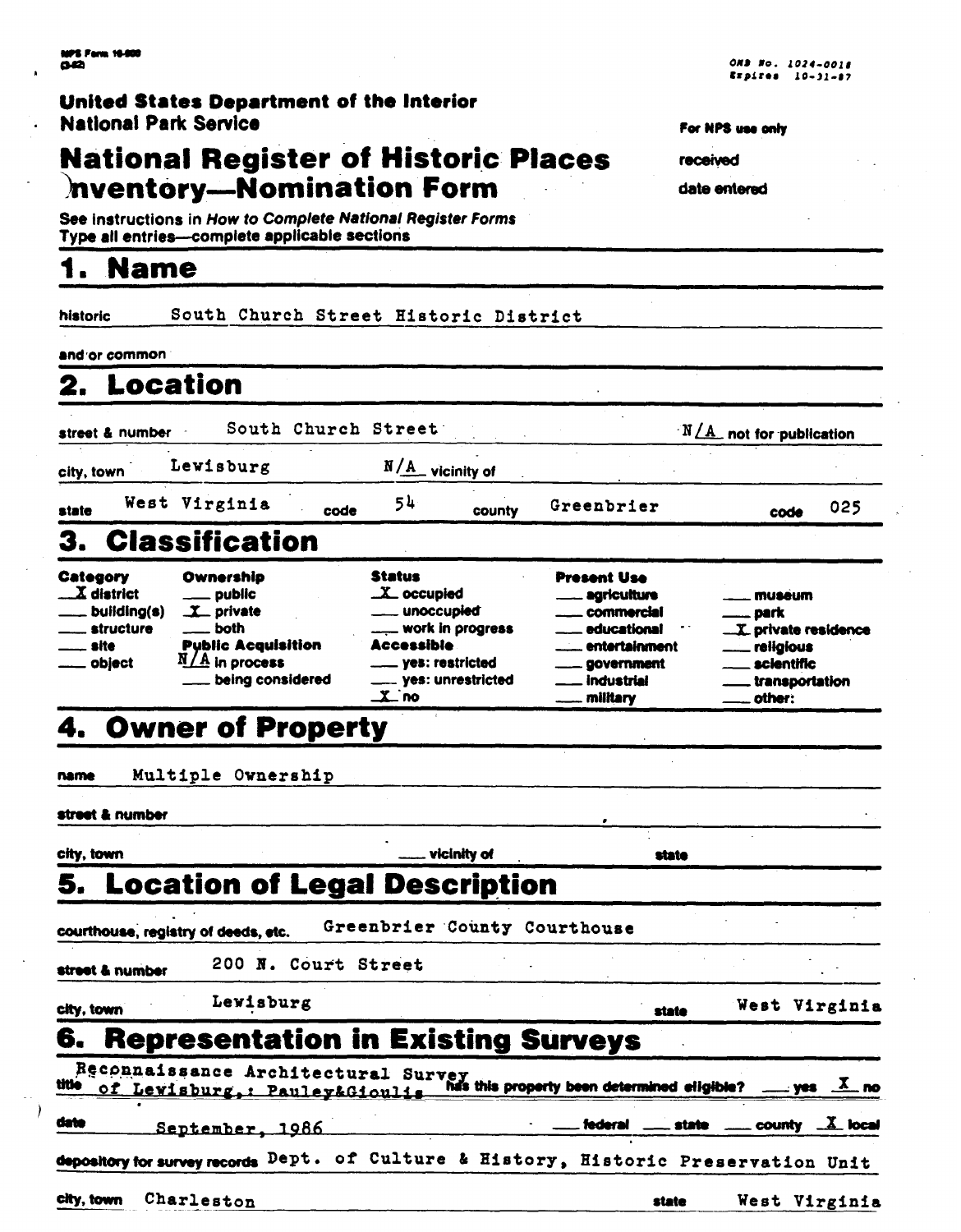**NPS Form 10-800-a**  $\overline{0}$ 

United States Department of the Interior **National Park Service** 

### **National Register of Historic Places** Inventory—Nomination Form

South Church Street Historic District, Greenbrier Co. **Continuation sheet <b>I Page Item number**  $\frac{4}{3}$  **Page** 

**South Church Street Historic District** 

**Property Owners List** 

**1. (319 Church)** 

**2.** (317- **Church)** 

**3. (313 Church)** 

**Mrs. Janet Echols Hefferman 6725 East Gail Road Scottsdale, Arizona 85254** 

**Mr. and Mrs. Geoffrey Simons 317 Church Street Lewisburg, West Virginia 24901** 

**Mrs. Ed Breit 313 Church Street Lewisburg, West Virginia 24901** 



**OWB NO. 1024-0018**  *Erpirea* **10-31-87**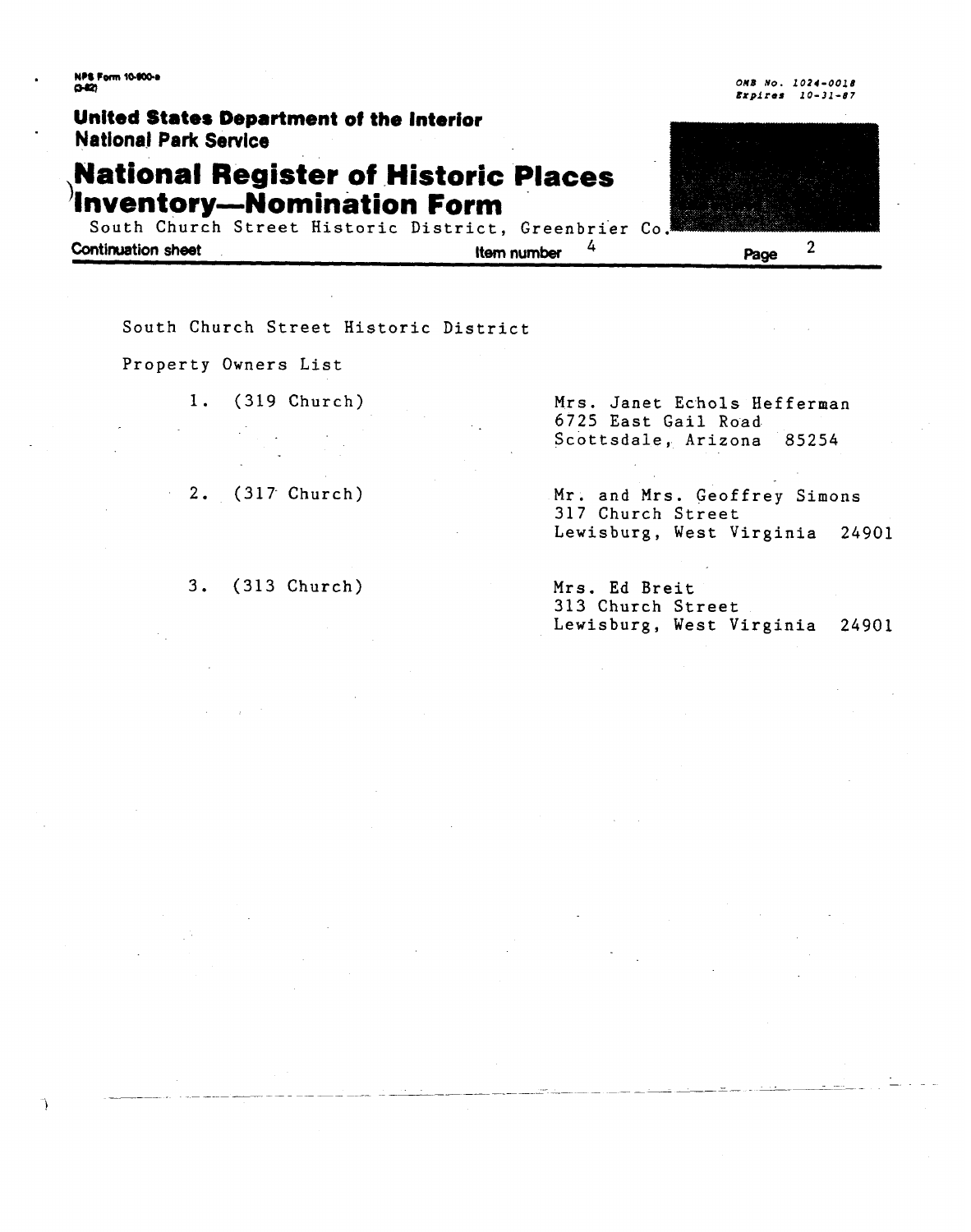Ì.

| <b>7. Description</b>             |                                            |                                                                                     |                                               |  |  |  |
|-----------------------------------|--------------------------------------------|-------------------------------------------------------------------------------------|-----------------------------------------------|--|--|--|
| Condition<br>$X$ good<br>$-$ fair | deteriorated<br>___ ruins<br>___ unexposed | <b>Check one</b><br>$\mathbf{\underline{Y}}$ unaltered<br><b>Example</b> <i>red</i> | Check one<br>$X$ original site<br>N/A<br>date |  |  |  |
|                                   |                                            |                                                                                     |                                               |  |  |  |

**Describe the present and original (if known) physical appearance** 

The South Church Street Historic District is located in Lewisburg, the county seat of Greenbrier County, West Virginia. It is located on South Church Street, to the south of the main commercial and governmental center of the city. The Historic District consists of three large residential structures on sprawling green lawns that are raised four feet above the street level with **a** concrete retaining well running along the sidewalk, The Historic District is surrounded by a residential district of one story ca. 1950 single family houses. To the rear, or west, of the Historic District are wooded areas. There are some ornamental trees and shrubs on the lawns of the structures in the Historic District.

There are three structures in the district, all residential in nature. Two story frame houses from the 1900-1910 period, all of the structures contribute to the significance of the Historic District, The buildings represent two popular architectural styles of the period; Bungalow and Queen Anne, The residences are very good intact examples of these styles and contain characteristics of each, Two of the buildings are almost identical excepting for some minor fabric changes. These have identical massing, details, window appointments, and so forth, The Lewisburg Historic District lies to the north of this district.

There follows a description of the sites within the Historic District:

1. 319 Church Street (Smith-Stuart-Echols House); this is a two story frame residence vith a large broad gable roof and a front shallow gabled projection. There is a large shed dormer on the front elevation and a shallow pitched gable entrance portico/porch. The roof has large overhangs vith exposed rafter ends. The siding of the structure is clapboard and windows are one over one with simple surrounds. The porch Is raised with a battered square post at either end and a long span header over the entrance with a drop finial. The pediment consists of three panels with stucco finish. The rake boards of all gables have an interesting curuilinear cut-in at the edge. The porch posts are short and squat and rest on brick piers. There is a gabled garage with board siding that contributes to the historic nature of the district, This residence is an excellent example of Bungalow style architecture.

**2.** 317 Church Street (McGuire House), 1910; this is one of the tvo identical buildings within the Historic District. It is a two story frame house with a side gable roof and clapboard siding. There is an intersecting large front **gable** over a recessed porch in **the** north corner, **r** hip roof dormer on the south **bay** and a gable roofed projecting half hexagon **bay** on the south elevation. The gable ends of the mein roofs bave spoked radiating ornamentation. The front gable has triple windows, double hung, with multiple diamond shaped panes in the upper sash. The dormer has wood shingle siding. The three windows in the dormer have multiple diamond sash. There is a port-hole window in the pediment of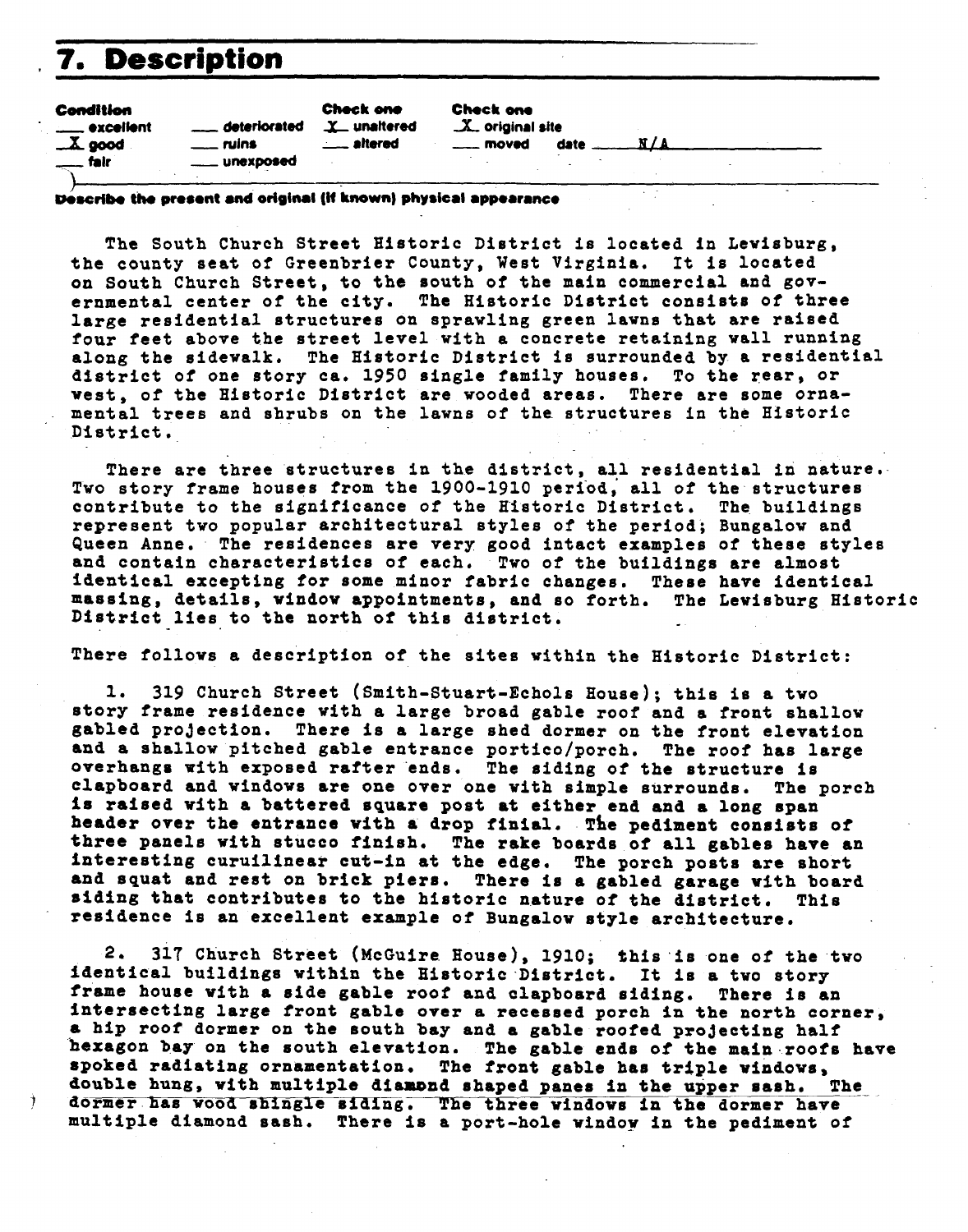**NPS Form 10-800-a**  $0.42$ 

United States Department of the Interior **National Park Service** 

### **National Register of Historic Places** Inventory—Nomination Form



**OIB No. 1014-0018**  *Expire8* **10-31-87** 

**Continuation sheet** South Church St.Historic istr ct **I& number 7 page <sup>2</sup>**

the side bay, The south end of the front elevation has a large window with multiple vertical panes in the upper sash. The porch has paired square posts with plinths and brachets supporting East Lake style spandrel turnings. There is lattice underpinning beneath the porch. There is an overhanging cornice, There is a raised stucco basement. There is a gabled garage that contributes. This is a good example of Queen Anne spindlework style architecture,

3. 313 Church Street (John B. Laing House), 1908; the design and elements of this house are nearly identical to 317 Church Street, They were both built, in fact, by the sane man, John B. Laing, although 317 Church Street (NO. **2)** was immediatly acquired by Morris McGuire, The main difference in the two structures is that the facade of this residence is blond brick instead of clapboard. There are simple stone lintels over the fenestration, The raised basement is also stucco. Porch columns are single brick piers. The East Lake style spandrels in the porch are evident and the gable end siding is clapboard. The East Lake style spoke decoration on the gable ends is also there. Windows are one over one. The large front window has multiple vertical upper sash, The staircase to the porch is a T-shaped affair with two flanking risers meeting an intermediate level, The stairs are enclosed in a stucco balustrade with a stove cap. There is a gable-contributing garage. This residence is, like No. 2, Queen Anne in style.

| Number of Contributing Structures:     | 6 | Buildings     |
|----------------------------------------|---|---------------|
| Number of Non-Contributing Structures: |   |               |
| Total Number of Structures:            |   | $6$ Buildings |

The above figures reflect the fact that the South Church Street Historic District is made up of three principal structures, all three of which have an ancillary structure (a garage) which are each architecturally compatible with the principal building.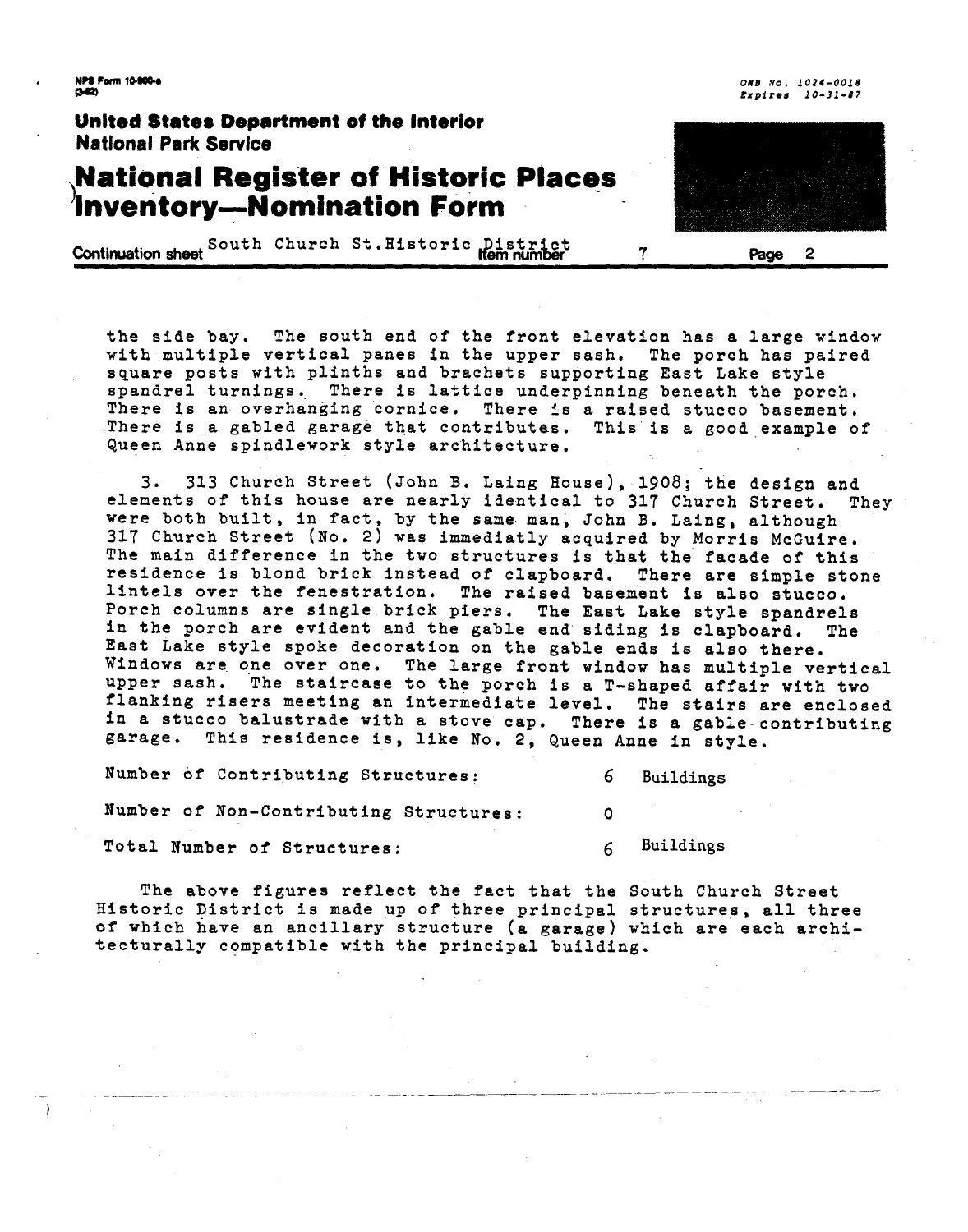### 8. Significance

| Period<br>__ prehistoric<br>$-1400 - 1499$<br>$-1500 - 1599$<br>$\boxed{1600-1699}$<br>$-1800 - 1899$<br>$X.1900 -$ | Areas of Significance-Check and justify below<br>---- archeology-prehistoric<br>archeology-historic<br>___ agriculture<br>$\underline{X}$ architecture<br>$-$ art<br>commerce<br>communications | . _ community planning<br>.__ conservation<br>$\underline{x}$ economics<br>$---$ education<br>._ engineering<br>exploration/settlement  philosophy<br>$\frac{1}{2}$ invention | landscape architecture religion<br>$ -$ iaw<br>___ literature<br>$---$ music | $\overline{\phantom{a}}$ science<br><sub>--</sub> sculpture<br>$\equiv$ social/<br>humanitarian<br>$\frac{1}{2}$ theater<br>- transportation<br>x_other(specify)<br>Local History |
|---------------------------------------------------------------------------------------------------------------------|-------------------------------------------------------------------------------------------------------------------------------------------------------------------------------------------------|-------------------------------------------------------------------------------------------------------------------------------------------------------------------------------|------------------------------------------------------------------------------|-----------------------------------------------------------------------------------------------------------------------------------------------------------------------------------|
|                                                                                                                     | <b>Specific dates</b> $ca.1908-1918$                                                                                                                                                            | <b>Builder/Architect</b>                                                                                                                                                      | Not Known                                                                    |                                                                                                                                                                                   |

#### Statement of Significance (in one paragraph) Meets Criteria B and C

The South Church Street Historic District, on the west side of Church Street in Lewisburg, Greenbrier County, West Virginia, is significant as an architectural enclave represengtive of the coal and land boom that took place in this region in the early part of the 20th century and the stylistic reflection of that era.<sup>1</sup>. It is also significant for its close association with individuals important to that economic period.<sup>2</sup>.

#### Explanatory Notes

1. The three residences in the South Church Street Historic District enclave, and the three supporting structures, were constructed between 1908 and 1918, a period in which land, coal, and timber experienced an unprecedented economic boom in southeastern West Virginia. This was a time when fortunes were being made and growth on a hitherto unseen scale was taking place, even in such comparatively stable communities such as Lewisburg. While the actual economic activities, such as mining and timbering, did not take place in the immediate environs of Lewisburg, the city acted as the primary market, administrative and residential center for the area. As noted in the Lewisburg Historic District Nomination Form, this was a period in which "people who were...establishing empires in their county and a dynasty in their family, built houses to suit their dreams."1. Two of the houses in the Lewisburg Historic District, further north on Church Street, relate, in fact, to the properties in this district, being Laing family residences.

The residences in the South Church Street Historic District are architecturally reflective two of the more popular architectural styles of the turn-of-the-century period and slightly later; the Queen Anne and the Bungaloid. These three buildings, with their architecturally distinct styles, have an ambiance that clearly sets them apart from their environmental surroundings; the district is flanked by higher styled and somewhat older structures to the north, open space and woods to the south, and modern residential structures to the east. The Historic District has a cohesiveness that is significantly distinct, having the ambiance of an "enclave" and is clearly set apart from its environmental surroundings. For a more detailed discussion of the architectural particulars of the individual residences, see Part 7.

'Turley, C.E., Lewisburg Historic District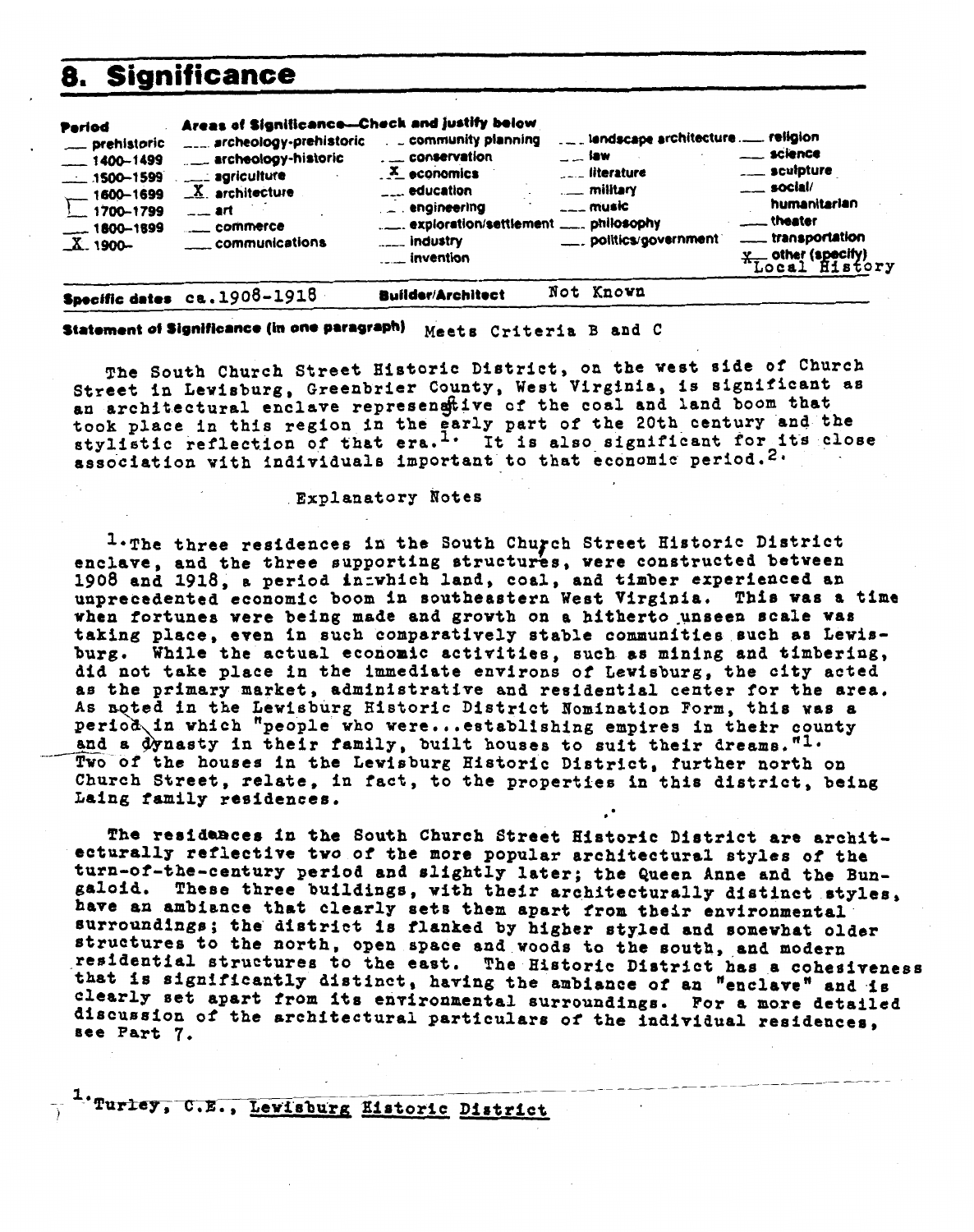NPS Form 10-900-a<br>C-62)

 $\bar{V}$ 

**United States Department of the Interior National Park Service** 

### **National Register of Historic Places Inventory-Nomination Form**



**OUB bo. 1024-0018**  *Expires* **10-31-87** 

**Continuation sheet So.Church St. Historic District** 8 **8 <b>Page** 2

<sup>2</sup>. The first of three principal properties, the Smith-Stuart-Echols House, built c.1918, is associated with prominent businessman Clarence J. Smith, whose family was involved in local political affairs as well as newspaper publishing. It has also been home to the L.L. Stuart family (one of the area's oldest families), and the Echols family, who produced one of the area's few Confederate generals, The other properties, however, were constructed for John B. Laing, a brother of James M. Laing. James M. Laing was one of West Virginia's most prominent coal operators, who was involved in the Wyatt Coal Company, MacAlpin Coal Company, the McKay Coal Company, Virginia Electrical Company, and the Kanawha Mine Car Company, among other enterprises.

John B. Laing, who purchased the property fron the adjacent James Withrow Farm, built residence No. 2 and No. **3** between **1908** and 1911. He was also a prominent coal operator, owner of the Laing Mining Company and the Laing Development Company. He also served as Chief of the Department of Mines of West Virginia from 1908 until 1913, and was regarded by the state's coal operators as a "friend" with whom they regarded by the state in the operators as a research was more than the state political affairs is attested by his acting as the "shepherd" or "guard" for the Republican state senators who "fled" to Cincinnati in 1911 in an attempt to avoid &he election of a Democratic U.S. Senator.

Another member of the Laing family, Dr. James T. Laing, became a leading educator and Another member of the<br>leading educator and soc<br>of Education (1942) and

The South Church Street Historic District is then, significant as a distinct architectural entity to the south and west of Levisburg's Historic District that is also identified with individuals significant to the history of Greenbrier County and of the region.

2. Williams, J.A., West Virginia and the Captains of Industry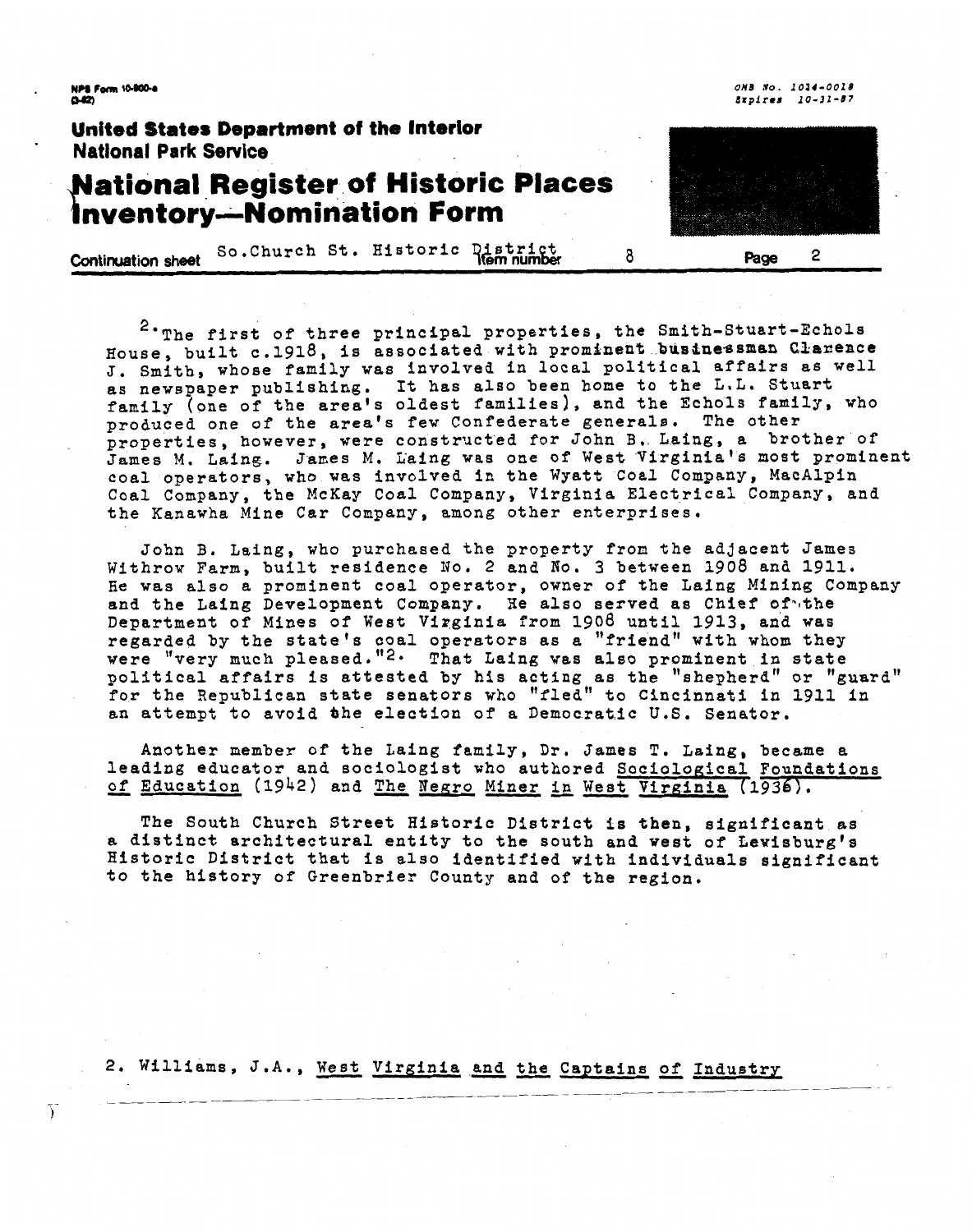## 9. Major Bibliographical References

 $\mathcal{E}$ 

 $\top$ 

|                           | Cole, J.R., History of Greenbrier County, Lewisburg, W.Va., n.p., 1916<br>Greenbrier County Deed Books                                                                                                                                                                                                                              |                                 |                    |       |                   |                              |  |
|---------------------------|-------------------------------------------------------------------------------------------------------------------------------------------------------------------------------------------------------------------------------------------------------------------------------------------------------------------------------------|---------------------------------|--------------------|-------|-------------------|------------------------------|--|
|                           | "Oral Interview with Glendyne Breit" by Michael Gioulis, Lewisburg, W.Va.,<br>September 10, 1987                                                                                                                                                                                                                                    |                                 |                    |       |                   |                              |  |
|                           | 10. Geographical Data                                                                                                                                                                                                                                                                                                               |                                 |                    |       |                   |                              |  |
| <b>UTM References</b>     | Acreage of nominated property 3.1 acres<br>Quadrangle name Lewisburg, W.Va.                                                                                                                                                                                                                                                         |                                 |                    |       |                   | Quadrangle scale 1":24,000'  |  |
|                           |                                                                                                                                                                                                                                                                                                                                     |                                 |                    |       |                   |                              |  |
| $A \mid 1 \mid 7$<br>Zone | $54880$ $4189$<br><b>Easting</b>                                                                                                                                                                                                                                                                                                    |                                 | Zone               |       | 5 4 8 2 20        | 418134010                    |  |
| c 1,7                     | 514,81,10                                                                                                                                                                                                                                                                                                                           | 4, 1   8,3   3 <sub> </sub> 2,0 | ן7, בן ס           | 15.   | $10, 8, 0$ $8, 4$ | 411831420                    |  |
|                           |                                                                                                                                                                                                                                                                                                                                     |                                 |                    |       |                   |                              |  |
|                           | Verbal boundary description and justification Beginning at a point on the west side of                                                                                                                                                                                                                                              |                                 |                    |       |                   |                              |  |
|                           | South Church Street where the south lot line of Lewisburg City Lot 19<br>meets Church Street; thence in a line west 235 feet to the rear lot line                                                                                                                                                                                   |                                 |                    |       |                   |                              |  |
|                           | of Lot 19: thence in a line north 120 feet to the south lot line of<br>List all states and counties for properties overlapping state or county boundaries                                                                                                                                                                           |                                 |                    |       |                   |                              |  |
| state<br>N/A              |                                                                                                                                                                                                                                                                                                                                     | code                            | county             |       |                   | code                         |  |
| state                     |                                                                                                                                                                                                                                                                                                                                     | code                            | county             |       |                   | code                         |  |
|                           | <b>Form Prepared By</b>                                                                                                                                                                                                                                                                                                             |                                 |                    |       |                   |                              |  |
| organization              | name/title Michael J. Pauley, Historian and Michael Gioulis, Preservation Planner<br>Pauley and Gioulis                                                                                                                                                                                                                             |                                 |                    | date  |                   | September 15, 1987           |  |
|                           | street & number 4651 Victoria Road                                                                                                                                                                                                                                                                                                  |                                 |                    |       |                   | telephone $(304)$ $744-9342$ |  |
| city or town              | Charleston                                                                                                                                                                                                                                                                                                                          |                                 |                    | state |                   | West Virginia                |  |
|                           | <b>State Historic Preservation Officer Certification</b>                                                                                                                                                                                                                                                                            |                                 |                    |       |                   |                              |  |
|                           | The evaluated significance of this property within the state is:                                                                                                                                                                                                                                                                    |                                 |                    |       |                   |                              |  |
|                           | national                                                                                                                                                                                                                                                                                                                            | state                           | $\mathbf{X}$ local |       |                   |                              |  |
|                           | As the designated State Historic Preservation Officer for the National Historic Preservation Act of 1966 (Public Law 89–<br>665), I hereby nominate this property for inclusion in the National Register and certify that it has been evaluated<br>according to the criteria and procedures set forth by the National Park Service. |                                 |                    |       |                   |                              |  |
|                           | <b>State Historic Preservation Officer signature</b>                                                                                                                                                                                                                                                                                |                                 |                    |       |                   |                              |  |
| title                     | State Historic Preservation Officer                                                                                                                                                                                                                                                                                                 |                                 |                    |       | date              | December 11, 1987            |  |
| For NPS use only          | I hereby certify that this property is included in the National Register                                                                                                                                                                                                                                                            |                                 |                    |       |                   |                              |  |
|                           |                                                                                                                                                                                                                                                                                                                                     |                                 |                    |       | date              |                              |  |
|                           | Keeper of the National Register                                                                                                                                                                                                                                                                                                     |                                 |                    |       |                   |                              |  |
| Attest:                   | <b>Chief of Registration</b>                                                                                                                                                                                                                                                                                                        |                                 |                    |       | date              |                              |  |
|                           |                                                                                                                                                                                                                                                                                                                                     |                                 |                    |       |                   |                              |  |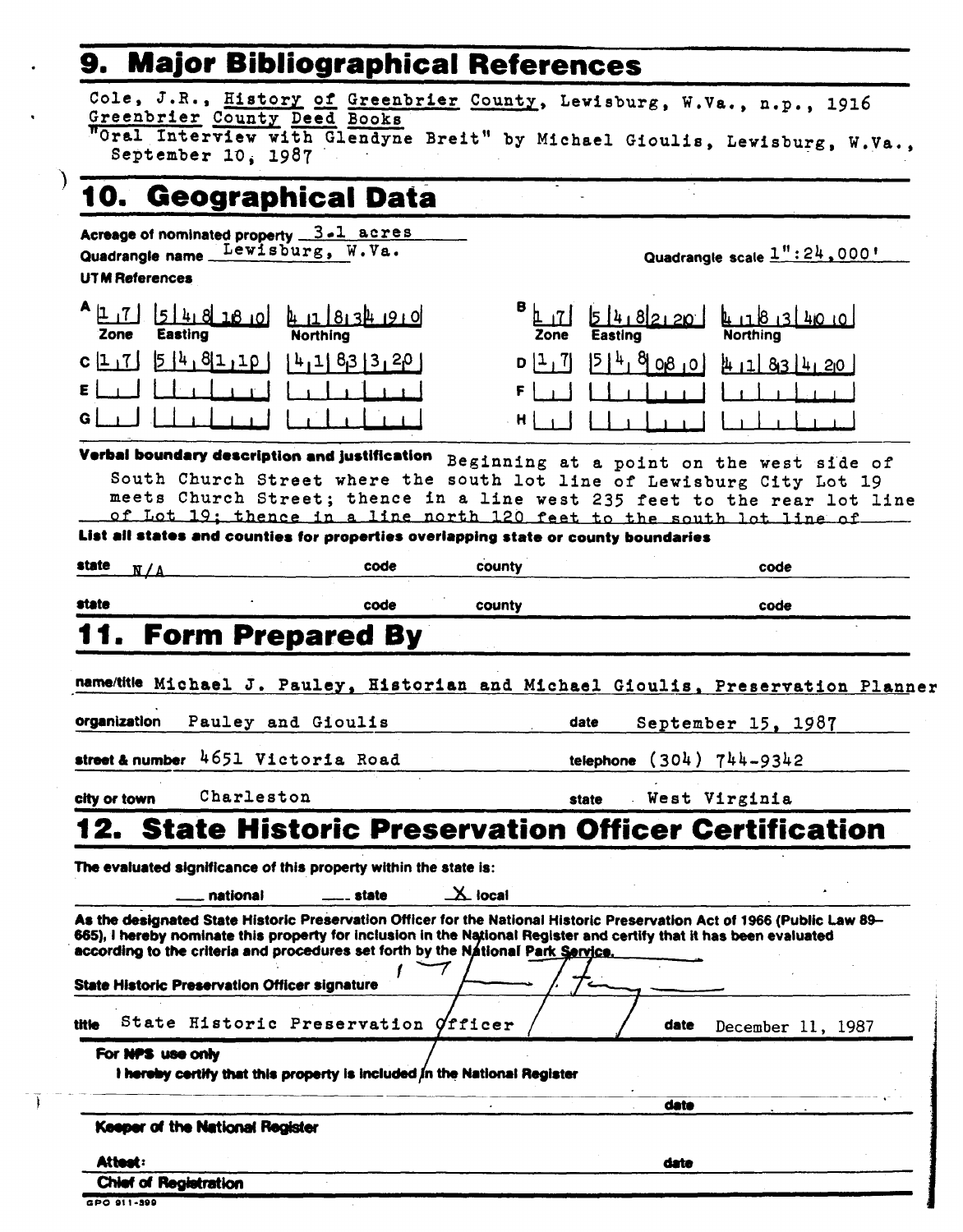**NPS Form 10-800-4** 

United States Department of the Interior **National Park Service** 

# **National Register of Historic Places Inventory—Nomination Form**<br>Continuation sheet So.Church St. Historic plastrict 9



**ONB No. 1024-0018**<br>Expires 10-31-87

Item 9...Major Ribliographical Resources.,.2

Rice, Otis K., <u>A History of Greenbrier County</u>, Parsons, W.Va., McClain Printing Co., (Greenbrier Historical society), 1986

Social Forces Magazine, New York, Vol. 14, 1936

Turley, C. E., Lewisburg Historic District, National Register of Historic Places Nomination Form, Charleston, W.Va., Dept. of Culture & History, 1978

West Virginia Heritage Encyclopedia, Richwood, W.Va., Comstock Pub., 1973

Williams, John A., West Virginia and the Captains of Industry, Morgantown, st Virginia Heritage Encyclopedia, Richwood, W.Va., C<br>Lliams, John A., <u>West Virginia and the Captains of In</u><br>W.Va., West Virginia University Library, 1976

Item 10 ... Verbal Boundary Description.,.2

Lot 20; thence west in a line **60** feet with the lot line to the rear lot line of Lot 20; thence in a line north 320 feet to the north line of Lot No. 21; thence east with the lot line 310 feet to its intersection with the west side of Church Street; thence south 445 feet to the point of beginning.

Justification: See Item number 8, p. 1, paragraph 3.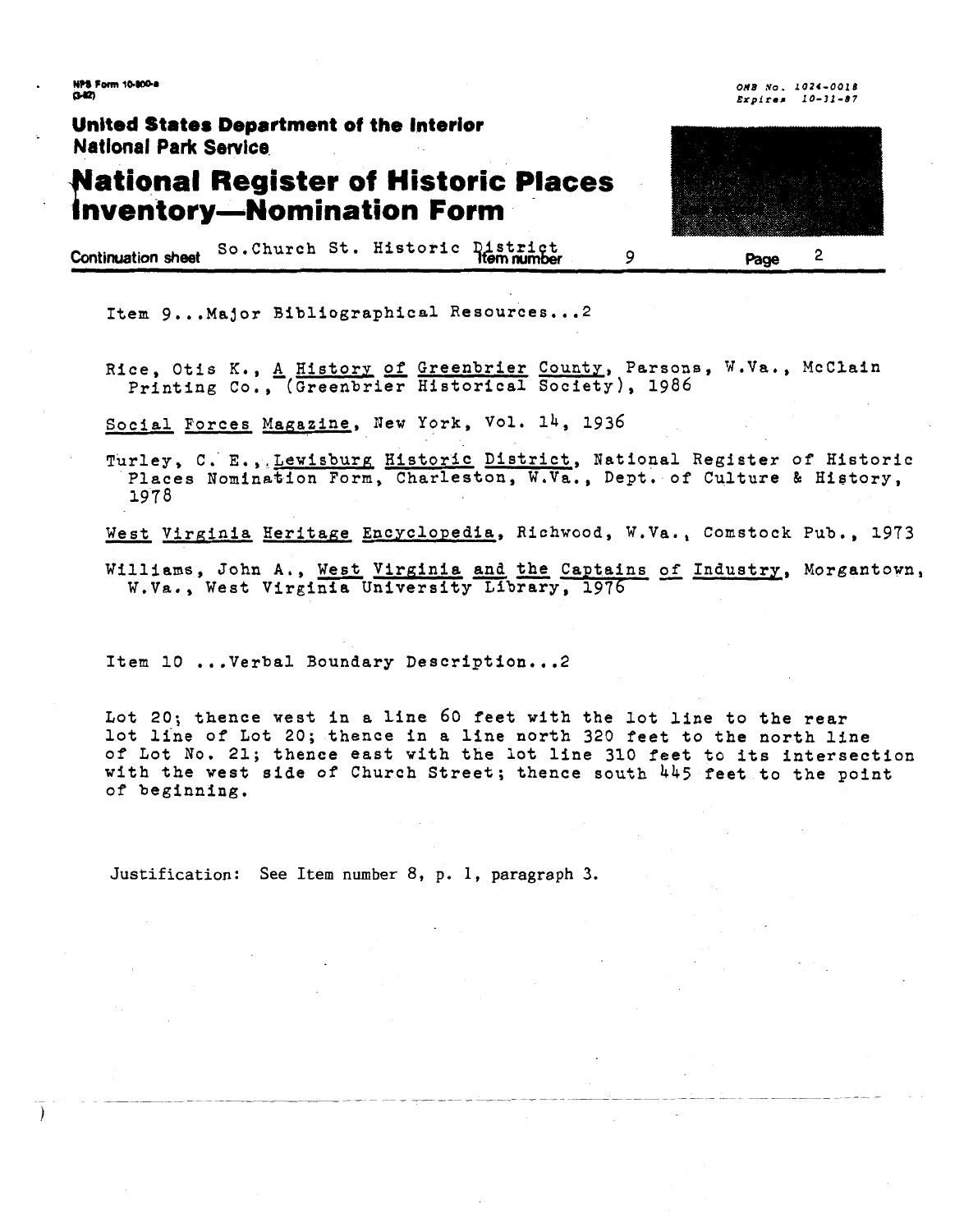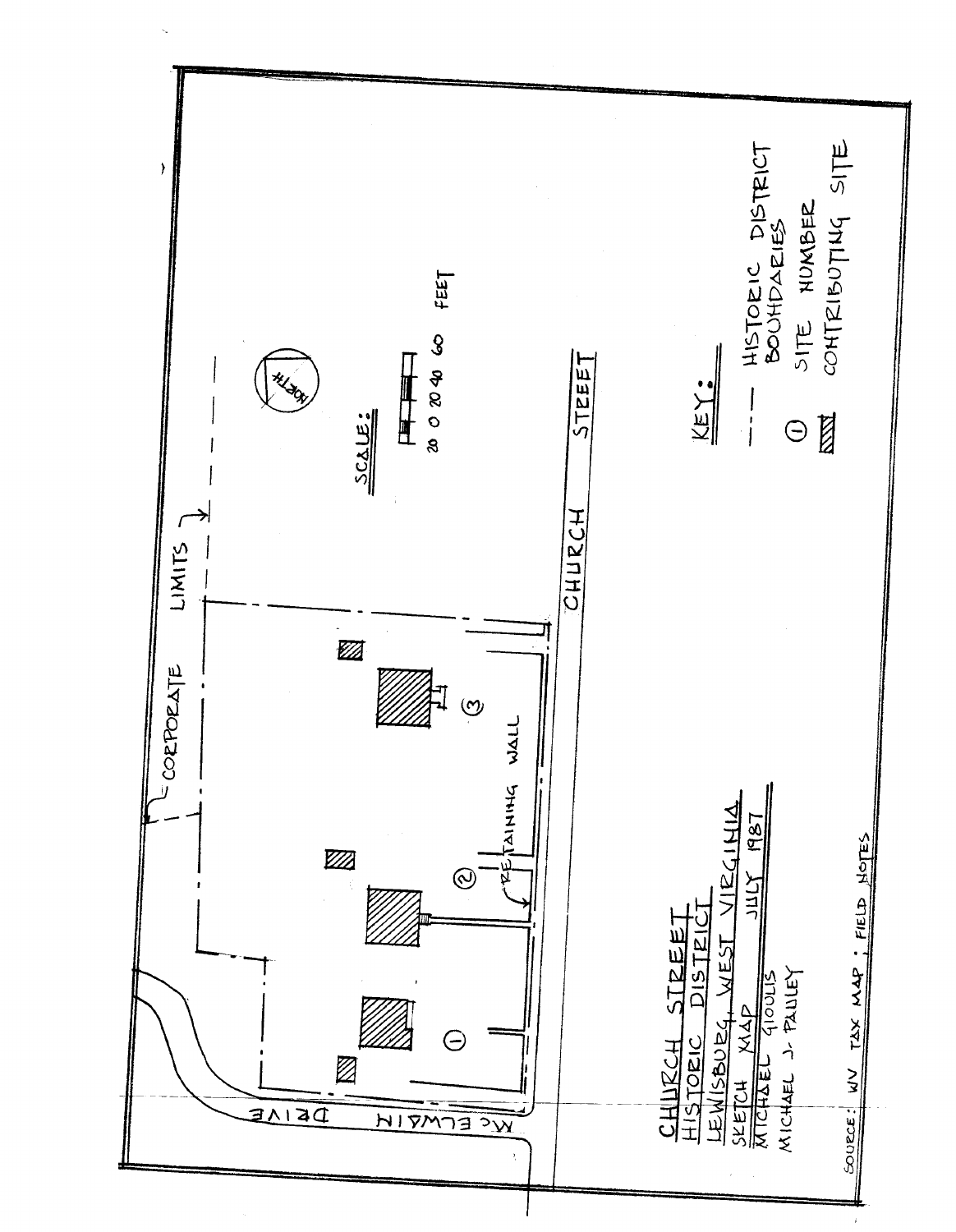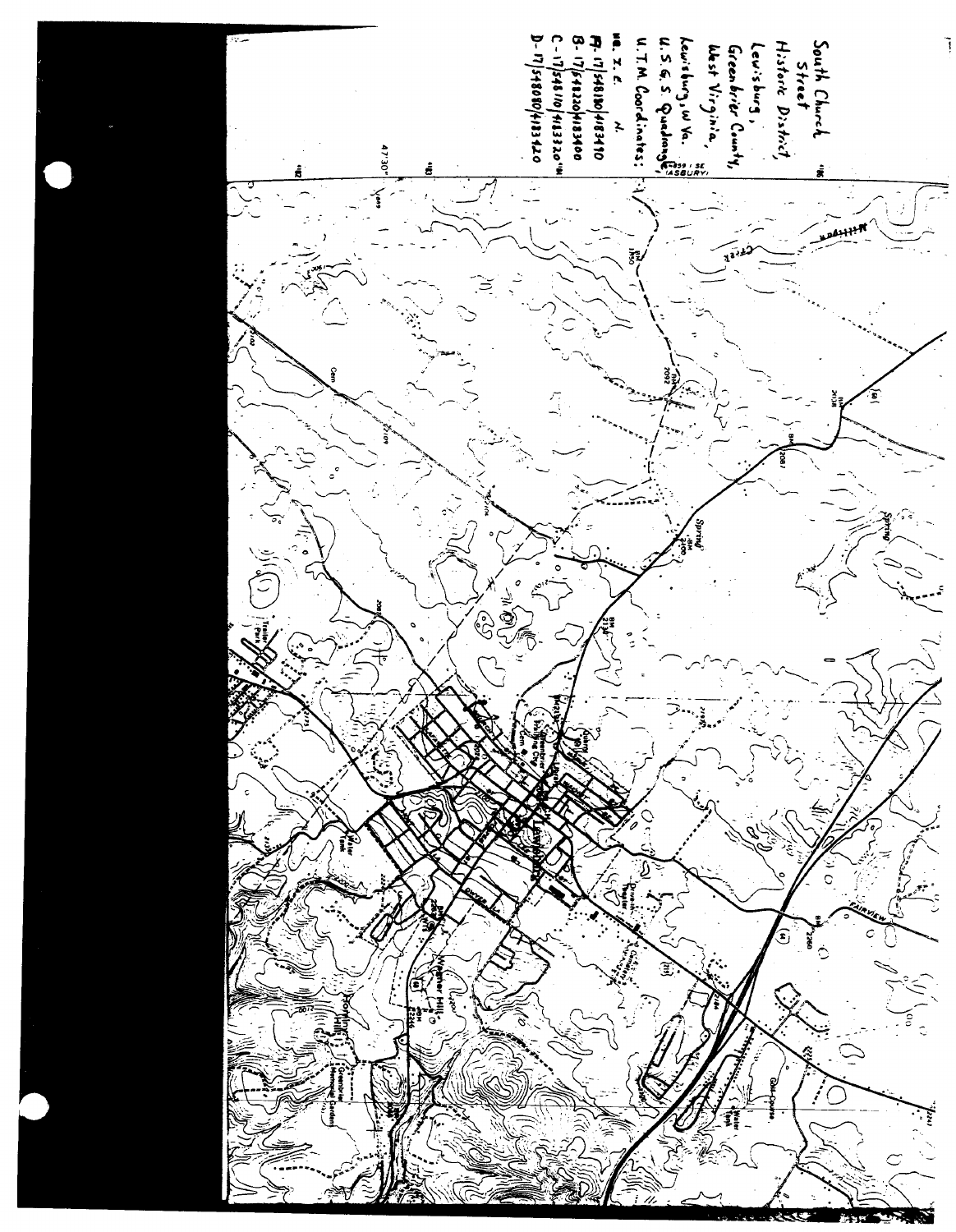